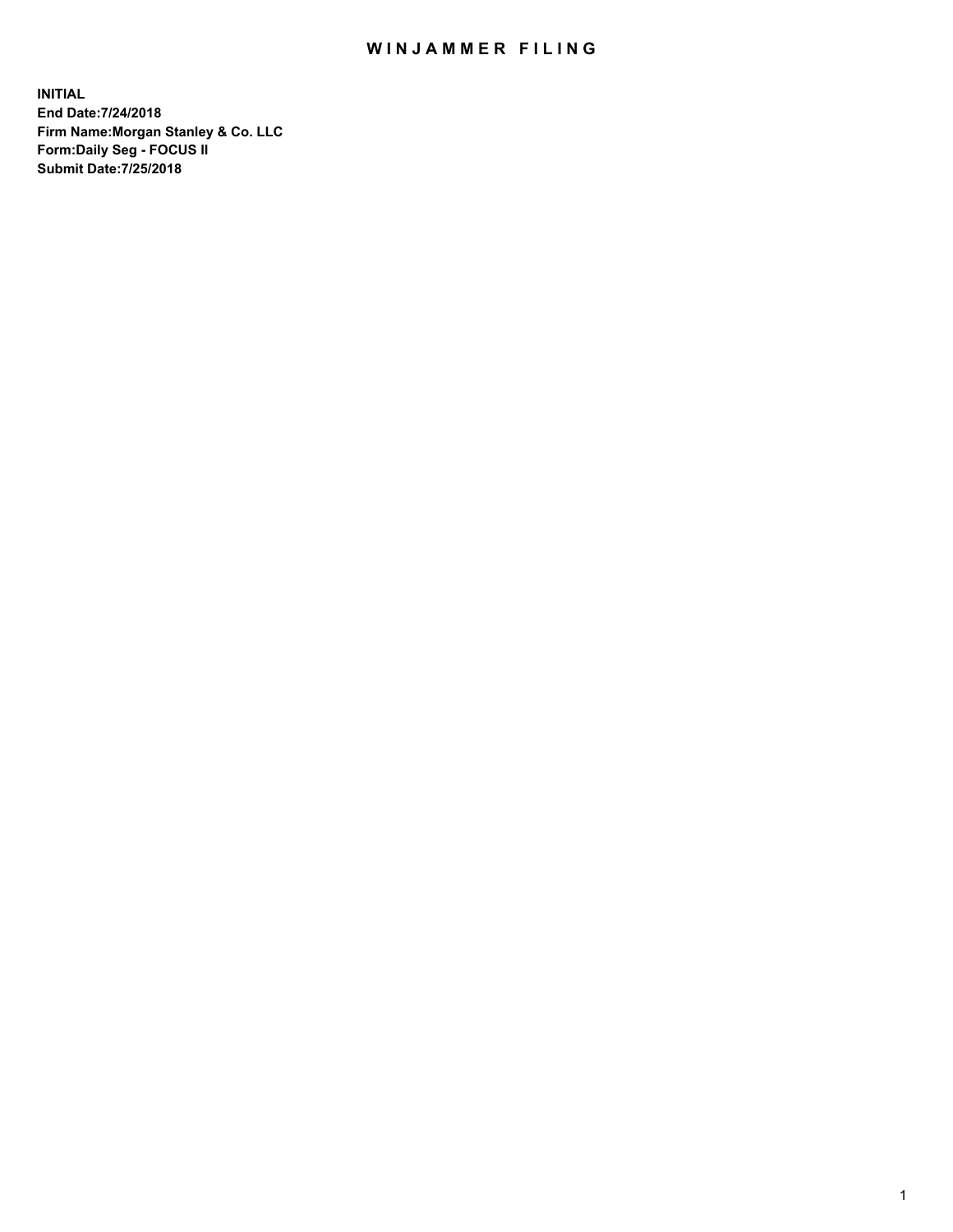**INITIAL End Date:7/24/2018 Firm Name:Morgan Stanley & Co. LLC Form:Daily Seg - FOCUS II Submit Date:7/25/2018 Daily Segregation - Cover Page**

| Name of Company                                                                                                                                                                                                                                                                                                                | Morgan Stanley & Co. LLC                                                     |
|--------------------------------------------------------------------------------------------------------------------------------------------------------------------------------------------------------------------------------------------------------------------------------------------------------------------------------|------------------------------------------------------------------------------|
| <b>Contact Name</b>                                                                                                                                                                                                                                                                                                            | <b>Ikram Shah</b>                                                            |
| <b>Contact Phone Number</b>                                                                                                                                                                                                                                                                                                    | 212-276-0963                                                                 |
| <b>Contact Email Address</b>                                                                                                                                                                                                                                                                                                   | Ikram.shah@morganstanley.com                                                 |
| FCM's Customer Segregated Funds Residual Interest Target (choose one):<br>a. Minimum dollar amount: ; or<br>b. Minimum percentage of customer segregated funds required:%; or<br>c. Dollar amount range between: and; or<br>d. Percentage range of customer segregated funds required between: % and %.                        | 280,000,000<br><u>0</u><br><u>00</u><br>0 Q                                  |
| FCM's Customer Secured Amount Funds Residual Interest Target (choose one):<br>a. Minimum dollar amount: ; or<br>b. Minimum percentage of customer secured funds required:%; or<br>c. Dollar amount range between: and; or<br>d. Percentage range of customer secured funds required between:% and%.                            | 140,000,000<br><u>0</u><br>$\underline{0}$ $\underline{0}$<br>0 <sup>0</sup> |
| FCM's Cleared Swaps Customer Collateral Residual Interest Target (choose one):<br>a. Minimum dollar amount: ; or<br>b. Minimum percentage of cleared swaps customer collateral required:% ; or<br>c. Dollar amount range between: and; or<br>d. Percentage range of cleared swaps customer collateral required between:% and%. | 92,000,000<br><u>0</u><br><u>00</u><br>00                                    |

Attach supporting documents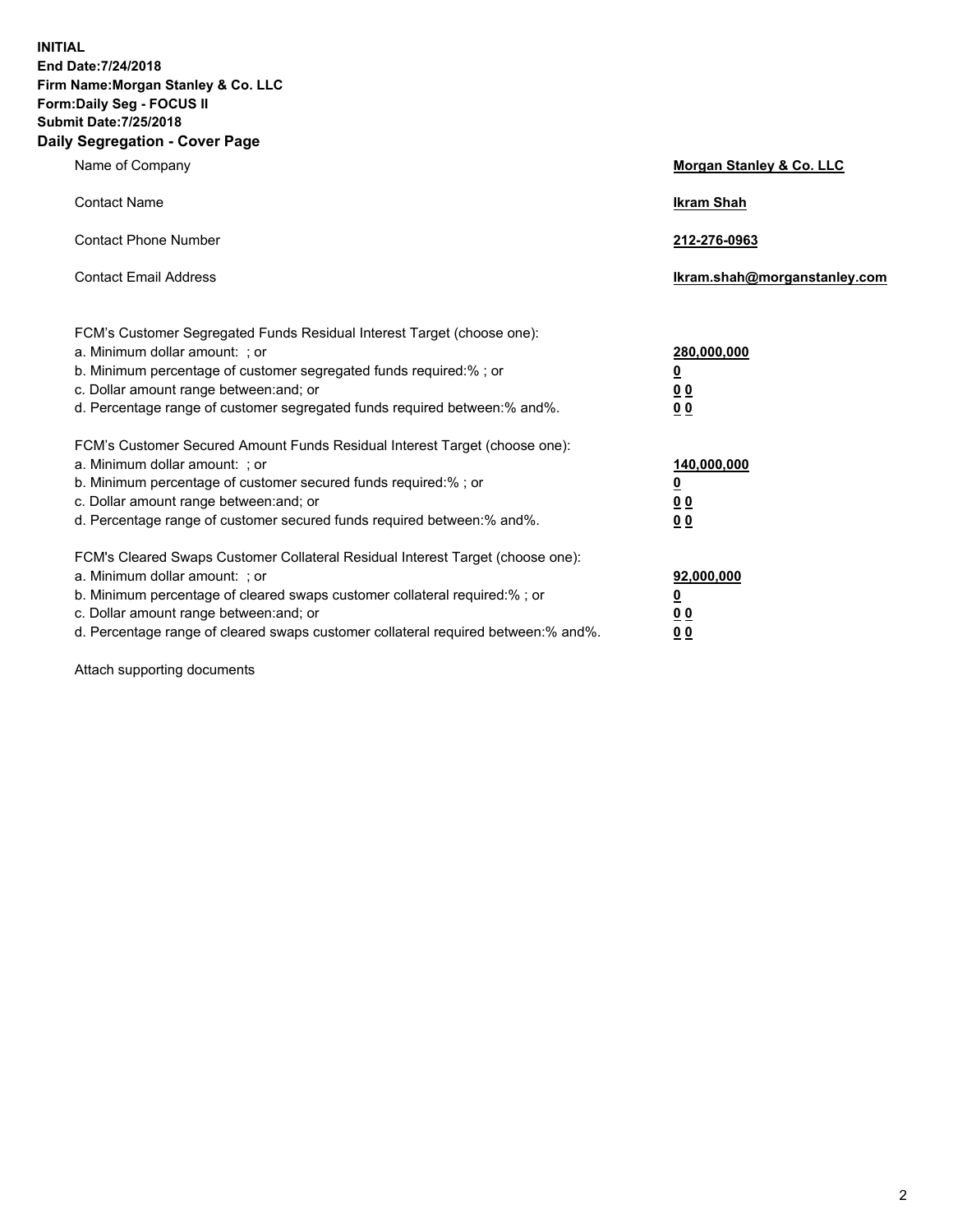## **INITIAL End Date:7/24/2018 Firm Name:Morgan Stanley & Co. LLC Form:Daily Seg - FOCUS II Submit Date:7/25/2018**

## **Daily Segregation - Secured Amounts**

|     | Foreign Futures and Foreign Options Secured Amounts                                                                                                              |                           |
|-----|------------------------------------------------------------------------------------------------------------------------------------------------------------------|---------------------------|
|     | Amount required to be set aside pursuant to law, rule or regulation of a foreign<br>government or a rule of a self-regulatory organization authorized thereunder | $0$ [7305]                |
| 1.  |                                                                                                                                                                  |                           |
|     | Net ledger balance - Foreign Futures and Foreign Option Trading - All Customers                                                                                  |                           |
|     | A. Cash                                                                                                                                                          | 3,413,966,170 [7315]      |
| 2.  | B. Securities (at market)                                                                                                                                        | 2,187,419,189 [7317]      |
| 3.  | Net unrealized profit (loss) in open futures contracts traded on a foreign board of trade                                                                        | -368,798,474 [7325]       |
|     | Exchange traded options<br>a. Market value of open option contracts purchased on a foreign board of trade                                                        | 32,319,665 [7335]         |
|     | b. Market value of open contracts granted (sold) on a foreign board of trade                                                                                     | -25,617,740 [7337]        |
| 4.  | Net equity (deficit) (add lines 1. 2. and 3.)                                                                                                                    | 5,239,288,810 [7345]      |
| 5.  | Account liquidating to a deficit and account with a debit balances - gross amount                                                                                | 188,138,145 [7351]        |
|     | Less: amount offset by customer owned securities                                                                                                                 | -187,611,783 [7352] 526,3 |
| 6.  | Amount required to be set aside as the secured amount - Net Liquidating Equity                                                                                   | 5,239,815,172 [7355]      |
|     | Method (add lines 4 and 5)                                                                                                                                       |                           |
| 7.  | Greater of amount required to be set aside pursuant to foreign jurisdiction (above) or line                                                                      | 5,239,815,172 [7360]      |
|     | 6.                                                                                                                                                               |                           |
|     | FUNDS DEPOSITED IN SEPARATE REGULATION 30.7 ACCOUNTS                                                                                                             |                           |
| 1.  | Cash in banks                                                                                                                                                    |                           |
|     | A. Banks located in the United States                                                                                                                            | 641,392,973 [7500]        |
|     | B. Other banks qualified under Regulation 30.7                                                                                                                   | 552,703,070 [7520] 1,194  |
|     |                                                                                                                                                                  | [7530]                    |
| 2.  | Securities                                                                                                                                                       |                           |
|     | A. In safekeeping with banks located in the United States                                                                                                        | 151,850,119 [7540]        |
|     | B. In safekeeping with other banks qualified under Regulation 30.7                                                                                               | 0 [7560] 151,850,119 [757 |
| 3.  | Equities with registered futures commission merchants                                                                                                            |                           |
|     | A. Cash                                                                                                                                                          | 6,315,239 [7580]          |
|     | <b>B.</b> Securities                                                                                                                                             | $0$ [7590]                |
|     | C. Unrealized gain (loss) on open futures contracts                                                                                                              | 689,550 [7600]            |
|     | D. Value of long option contracts                                                                                                                                | $0$ [7610]                |
|     | E. Value of short option contracts                                                                                                                               | 0 [7615] 7,004,789 [7620] |
| 4.  | Amounts held by clearing organizations of foreign boards of trade                                                                                                |                           |
|     | A. Cash                                                                                                                                                          | $0$ [7640]                |
|     | <b>B.</b> Securities                                                                                                                                             | $0$ [7650]                |
|     | C. Amount due to (from) clearing organization - daily variation                                                                                                  | $0$ [7660]                |
|     | D. Value of long option contracts                                                                                                                                | $0$ [7670]                |
|     | E. Value of short option contracts                                                                                                                               | 0 [7675] 0 [7680]         |
| 5.  | Amounts held by members of foreign boards of trade                                                                                                               |                           |
|     | A. Cash                                                                                                                                                          | 2,405,354,026 [7700]      |
|     | <b>B.</b> Securities                                                                                                                                             | 2,035,569,070 [7710]      |
|     | C. Unrealized gain (loss) on open futures contracts                                                                                                              | -369,488,024 [7720]       |
|     | D. Value of long option contracts                                                                                                                                | 32,319,665 [7730]         |
|     | E. Value of short option contracts                                                                                                                               | -25,617,740 [7735] 4,078, |
|     |                                                                                                                                                                  | $[7740]$                  |
| 6.  | Amounts with other depositories designated by a foreign board of trade                                                                                           | $0$ [7760]                |
| 7.  | Segregated funds on hand                                                                                                                                         | $0$ [7765]                |
| 8.  | Total funds in separate section 30.7 accounts                                                                                                                    | 5,431,087,948 [7770]      |
| 9.  | Excess (deficiency) Set Aside for Secured Amount (subtract line 7 Secured Statement<br>Page 1 from Line 8)                                                       | 191,272,776 [7380]        |
| 10. | Management Target Amount for Excess funds in separate section 30.7 accounts                                                                                      | 140,000,000 [7780]        |

- 
- 11. Excess (deficiency) funds in separate 30.7 accounts over (under) Management Target **51,272,776** [7785]

Less: amount offset by customer owned securities **-187,611,783** [7352] **526,362** [7354] **5,239,815,172** [7355]

## **5,239,815,172** [7360]

8 **520** 1,194,096,043

**50,119** [7570]

 E. Value of short option contracts **-25,617,740** [7735] **4,078,136,997 191,272,776** [7380]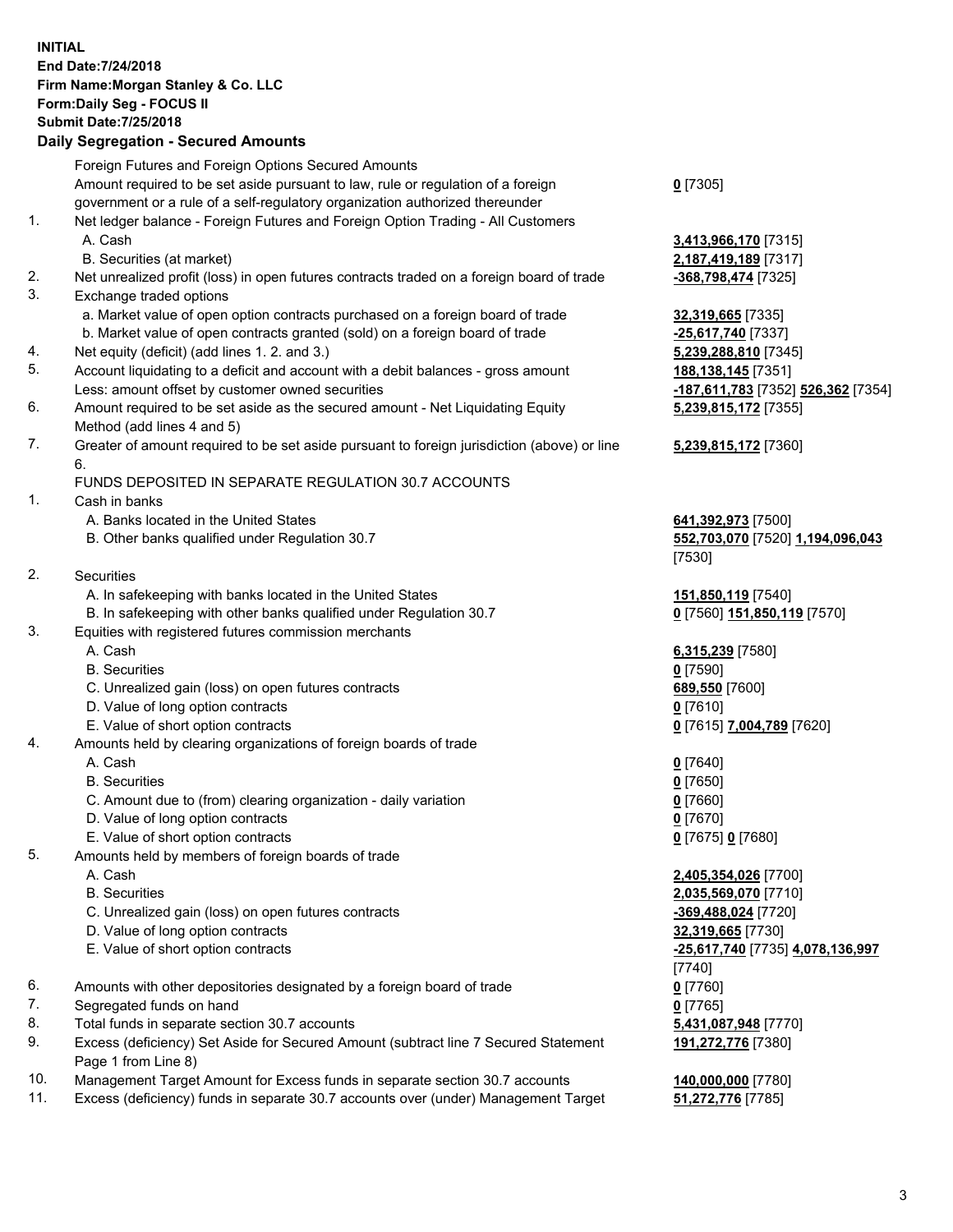**INITIAL End Date:7/24/2018 Firm Name:Morgan Stanley & Co. LLC Form:Daily Seg - FOCUS II Submit Date:7/25/2018 Daily Segregation - Segregation Statement** SEGREGATION REQUIREMENTS(Section 4d(2) of the CEAct) 1. Net ledger balance A. Cash **11,709,515,902** [7010] B. Securities (at market) **5,763,189,853** [7020] 2. Net unrealized profit (loss) in open futures contracts traded on a contract market **-141,826,390** [7030] 3. Exchange traded options A. Add market value of open option contracts purchased on a contract market **402,666,076** [7032] B. Deduct market value of open option contracts granted (sold) on a contract market **-536,477,283** [7033] 4. Net equity (deficit) (add lines 1, 2 and 3) **17,197,068,158** [7040] 5. Accounts liquidating to a deficit and accounts with debit balances - gross amount **254,140,965** [7045] Less: amount offset by customer securities **-253,696,315** [7047] **444,650** [7050] 6. Amount required to be segregated (add lines 4 and 5) **17,197,512,808** [7060] FUNDS IN SEGREGATED ACCOUNTS 7. Deposited in segregated funds bank accounts A. Cash **5,328,205,440** [7070] B. Securities representing investments of customers' funds (at market) **0** [7080] C. Securities held for particular customers or option customers in lieu of cash (at market) **571,030,467** [7090] 8. Margins on deposit with derivatives clearing organizations of contract markets A. Cash **6,589,755,177** [7100] B. Securities representing investments of customers' funds (at market) **0** [7110] C. Securities held for particular customers or option customers in lieu of cash (at market) **5,192,159,386** [7120] 9. Net settlement from (to) derivatives clearing organizations of contract markets **-31,621,448** [7130] 10. Exchange traded options A. Value of open long option contracts **402,666,076** [7132] B. Value of open short option contracts **-536,477,283** [7133] 11. Net equities with other FCMs A. Net liquidating equity **12,736,121** [7140] B. Securities representing investments of customers' funds (at market) **0** [7160] C. Securities held for particular customers or option customers in lieu of cash (at market) **0** [7170] 12. Segregated funds on hand **0** [7150] 13. Total amount in segregation (add lines 7 through 12) **17,528,453,936** [7180] 14. Excess (deficiency) funds in segregation (subtract line 6 from line 13) **330,941,128** [7190] 15. Management Target Amount for Excess funds in segregation **280,000,000** [7194] 16. Excess (deficiency) funds in segregation over (under) Management Target Amount **50,941,128** [7198]

Excess